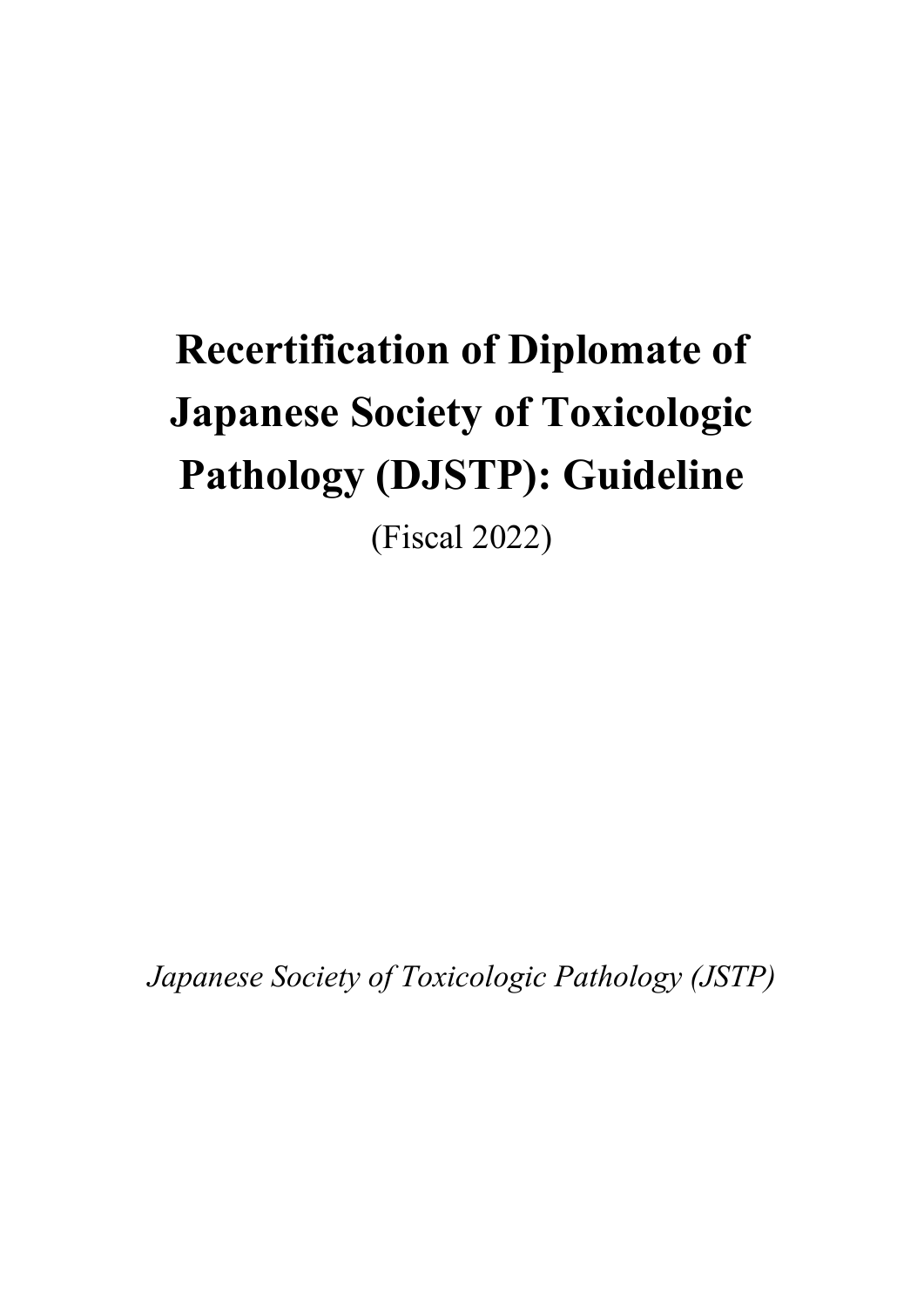### **Completion and Submission of the Application Form for Recertification of Diplomate of Japanese Society of Toxicologic Pathology (DJSTP)**

In fiscal 2022, DJSTP whose term ends after **December 31, 2022** will be evaluated for recertification. If you are uncertain about the effective period of your certification, contact the JSTP Secretariat.

- 1. Upon submission, the applicant is encouraged to visit the website of the Japanese Society of Toxicologic Pathology (JSTP) for recertification of diplomate of the JSTP. The applicant should refer to [Regulation on Board Certification System of the Japanese Society of Toxicologic Pathology] in "Regulation," and [Rules and Requirements for Recertification of Board Certification Toxicologic Pathologist, Japanese Society of Toxicologic Pathology] in "Recertification."
- 2. The applicant must meet all of the following criteria of eligibility:
	- (1) Continuing full JSTP member at the time of recertification application;
	- (2) Full-time or equivalent post in an area of toxicologic pathology;
	- (3) A total score of 100 points or more of scientific activities as indicated in the attached score table within 5 years before the recertification application (May 1, 2017 to April 30, 2022).
- 3. Visit the JSTP website to download the forms required for the recertification procedures.
- 4. If you are applying from overseas, you may submit your application forms by e-mail (attach the required documents).
- 5. The payment method for the recertification fee will be notified to the applicants separately.

#### **The application form must arrive no later than Friday, April 8, 2022**

**---------------------------------------------------------------------------------------------------------------------------------**

#### á**Schedule for DJSTP recertification in fiscal 2021**ñ

| Late February | The JSTP Secretariat notifies applicable members of rectification procedures.               |
|---------------|---------------------------------------------------------------------------------------------|
| April 8       | Closing day of the recertification application                                              |
| April         | The Board Certification Committee (BCC) reviews the recertification (1st BCC meeting)       |
| June          | JSTP Board of Directors approves the recertification, and the JSTP Secretariat notifies the |
|               | applicant of the results.                                                                   |
| August        | The JSTP Secretariat sends the recertificate (after confirmation of accreditation fee       |
|               | payment)                                                                                    |

**---------------------------------------------------------------------------------------------------------------------------------** 

#### á**JSTP Secretariat**ñ

| $\blacksquare$ The application form should be submitted to: |  |
|-------------------------------------------------------------|--|
| <b>JSTP</b> Secretariat                                     |  |
| Academy Center, 358-5 Yamabuki-cho Shinjuku-ku Tokyo,       |  |
| 162-0801 JAPAN                                              |  |
| TEL: +81(0)6824 9370                                        |  |
| stpath-post@bunken.co.jp                                    |  |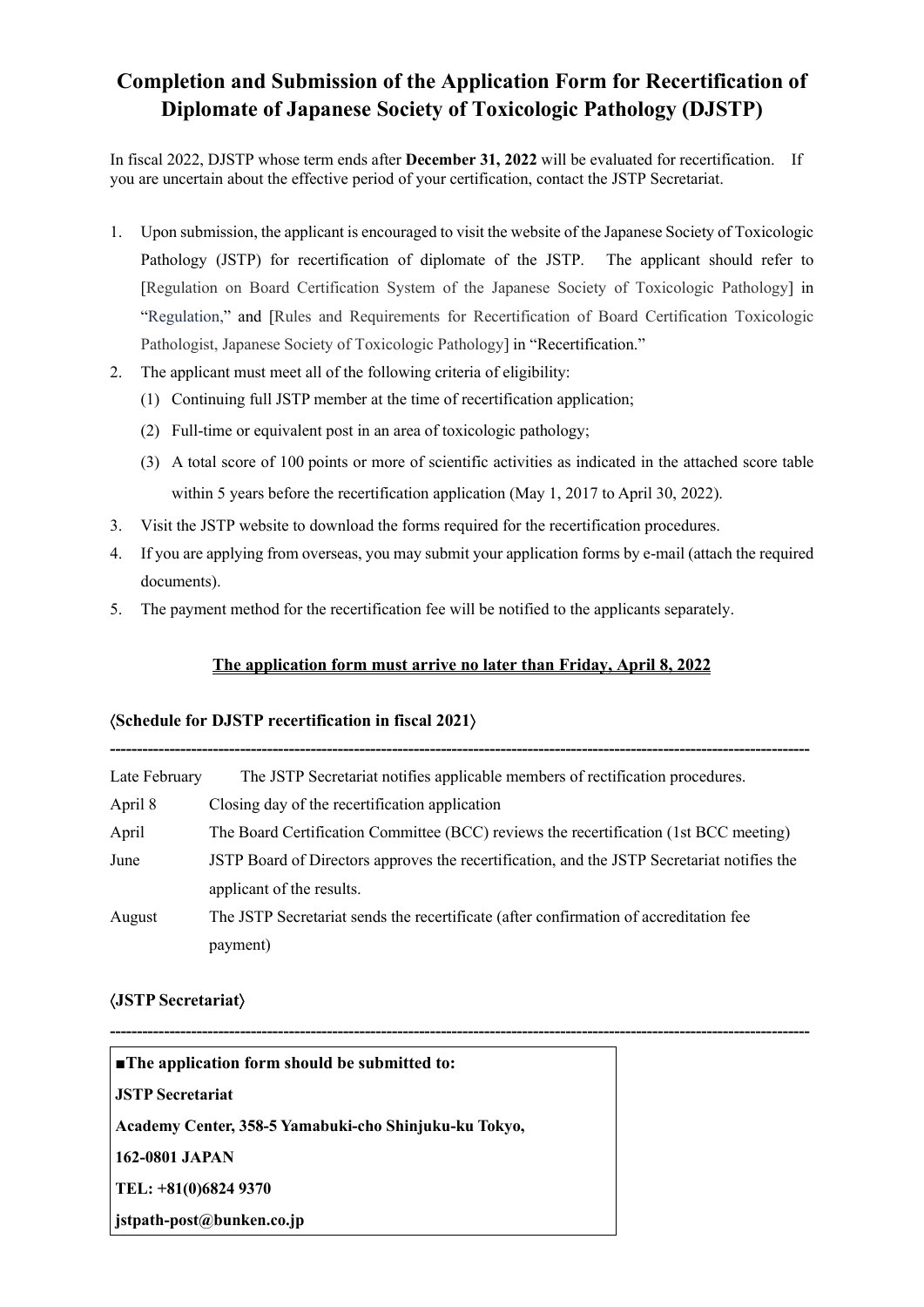## **List of requirements for diplomate of Japanese Society of Toxicologic Pathology**

#### **recertification application**

Attach the following materials to your application form for DJSTP recertification. Confirm before submission that the participation certificate and other required attachments include the applicant's name. Any document without applicant's name does not certify the applicant's participation.

| Type of<br>activity               | Score item                                                                                                                                                                                                                                                                                                                                                                                                                           | Required attachments                                                                                          |  |
|-----------------------------------|--------------------------------------------------------------------------------------------------------------------------------------------------------------------------------------------------------------------------------------------------------------------------------------------------------------------------------------------------------------------------------------------------------------------------------------|---------------------------------------------------------------------------------------------------------------|--|
| Academic<br>society<br>activities | Participation as an administrative role (e.g., symposia<br>participant, chairperson, and office director)                                                                                                                                                                                                                                                                                                                            | Photocopies of corresponding<br>parts in, e.g., program (must<br>include the year of participation)           |  |
|                                   | Participation in JSTP, STP, ESTP or AUTP annual meetings                                                                                                                                                                                                                                                                                                                                                                             | Participation certificate<br>(photocopies are accepted)                                                       |  |
|                                   | Presentations in JSTP, STP, ESTP or AUTP conferences<br>(principal speaker)                                                                                                                                                                                                                                                                                                                                                          | Photocopies of corresponding<br>parts in presentation abstracts<br>(must include the year of<br>presentation) |  |
|                                   | Presentations in JSTP, STP, ESTP or AUTP conferences<br>(co-speaker)                                                                                                                                                                                                                                                                                                                                                                 | Photocopies of corresponding<br>parts in presentation abstracts<br>(must include the year of<br>presentation) |  |
| Publications                      | JTP, TP, or ETP (lead author)                                                                                                                                                                                                                                                                                                                                                                                                        | Reprint of the published article<br>(photocopies are accepted)                                                |  |
|                                   | JTP, TP, or ETP (coauthor)                                                                                                                                                                                                                                                                                                                                                                                                           | Reprint of the published article<br>(photocopies are accepted)                                                |  |
|                                   | Articles published in toxicologic pathology in, e.g., other<br>journals, and books (lead author)                                                                                                                                                                                                                                                                                                                                     | Reprint of the published article<br>(photocopies are accepted)                                                |  |
|                                   | Articles published in toxicologic pathology in, e.g., other<br>journals, and books (coauthor)                                                                                                                                                                                                                                                                                                                                        | Reprint of the published article<br>(photocopies are accepted)                                                |  |
| Seminars                          | Participation in JSTP slide conferences, JSTP education<br>seminars, Seminar for answer explanations for JSTP<br>microscopy examination Note 1, veterinary pathology seminars<br>of the Japanese Society of Veterinary Pathology (currently<br>the Japanese College of Veterinary Pathologists), or slide<br>seminars of the Japanese Society of Veterinary Pathology<br>(currently the Japanese College of Veterinary Pathologists) | Participation certificate<br>(photocopies are accepted)                                                       |  |
|                                   | Participation as a leading role (e.g., lecturer $\frac{Note\ 1}{1}$ , organizer,<br>and chairperson)                                                                                                                                                                                                                                                                                                                                 | Photocopies of corresponding<br>parts in, e.g., textbooks and<br>programs                                     |  |

ESTP: European Society of Toxicologic Pathology; JTP: Journal of Toxicologic Pathology;

TP: Toxicologic Pathology; ETP: Experimental and Toxicologic Pathology

AUTP:Asian Union of Toxicologic Pathology

Note 1: No participation certificate is available for the 2nd to 3rd Seminars for answer explanations for JSTP microscopy examination. Please submit the document to declare your attendance for these seminars for confirmation by the JSTP secretariat.

- \* When a reprint of an article is in a language other than Japanese or English, the reprint must include Japanese or English title and summary.
- \* There is no space for name entry in the JSTP participation certificate. Submit an additional copy of the name card (this is needed to confirm that the applicant him/herself participated in the conference).
- \* The applicant must have completed to pay the annual fees before recertification. Please pay the fee as soon as possible if you have not.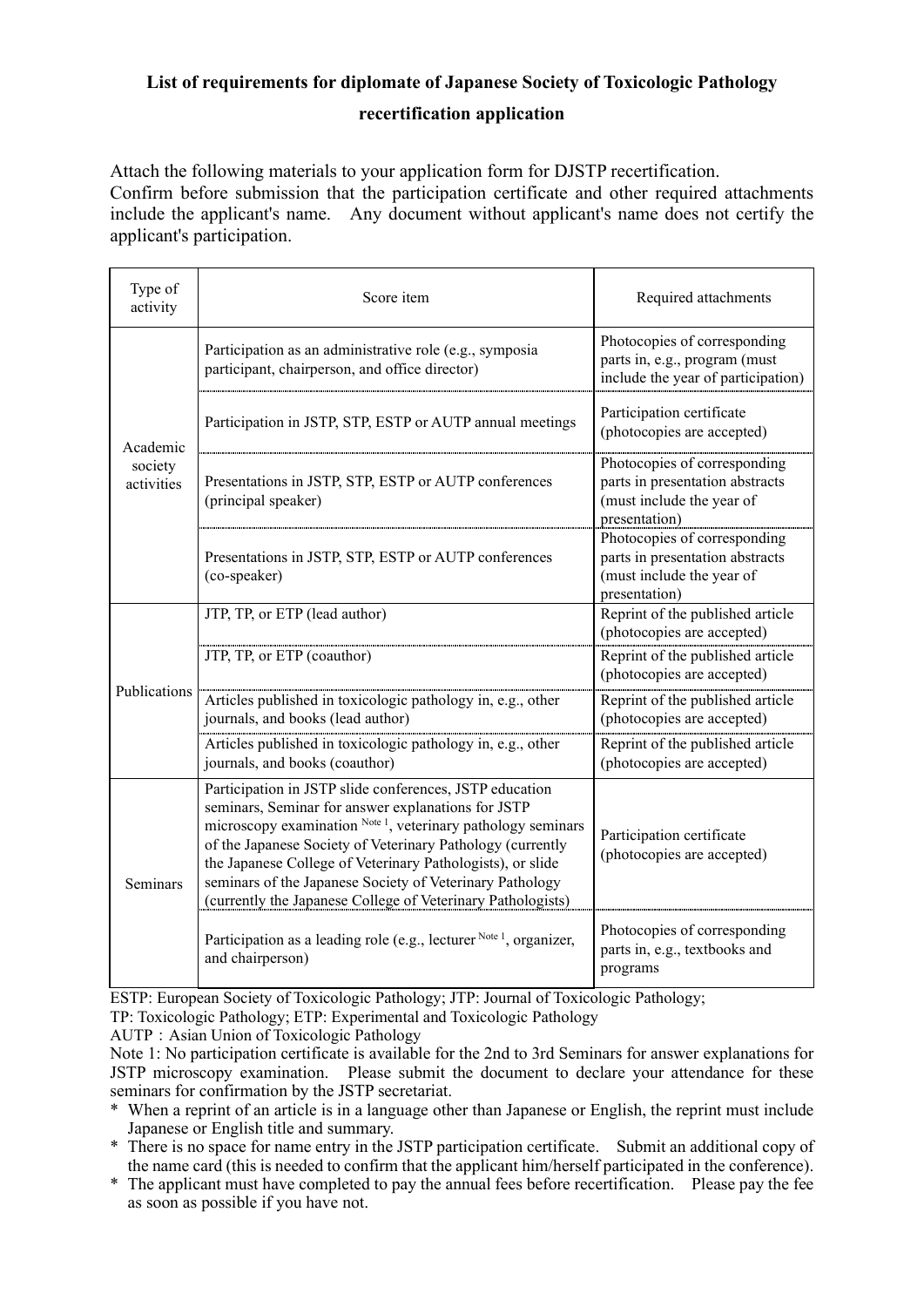# **Diplomate of Japanese Society of Toxicologic Pathology**

# **– Application form for recertification –**

| Name of applicant                                          | First name<br>Last name                                                       |             |  |  |
|------------------------------------------------------------|-------------------------------------------------------------------------------|-------------|--|--|
| Date of birth                                              | (month/day/year)                                                              |             |  |  |
| Applicant's affiliation<br>address and telephone<br>number | Institution:<br>Street:<br>City, State, Country:<br>Zip code:<br>Tel:<br>Fax: |             |  |  |
| Job title and duties                                       |                                                                               |             |  |  |
| Applicant's home<br>address and telephone<br>number        | Street:<br>City, State, Country:<br>Zip code:<br>Tel:<br>Fax:                 |             |  |  |
| Contact                                                    | Check either of the following on your request<br>$\Box$ Affiliation           | $\Box$ Home |  |  |
| E-mail address                                             |                                                                               |             |  |  |

Classification No.

## \* For JSTP secretariat use only (the applicant should not enter the following)

| JSTP Member – Membership No. / Name |                                      |
|-------------------------------------|--------------------------------------|
| Payment of annual fee               | Paid in full / Not paid in full (JPY |
| Date of receipt of application      |                                      |
| Score / Results                     | points / Certified • Not certified   |
| Date of renewal                     | (month/day/year)                     |
| Renewal certificate No.             |                                      |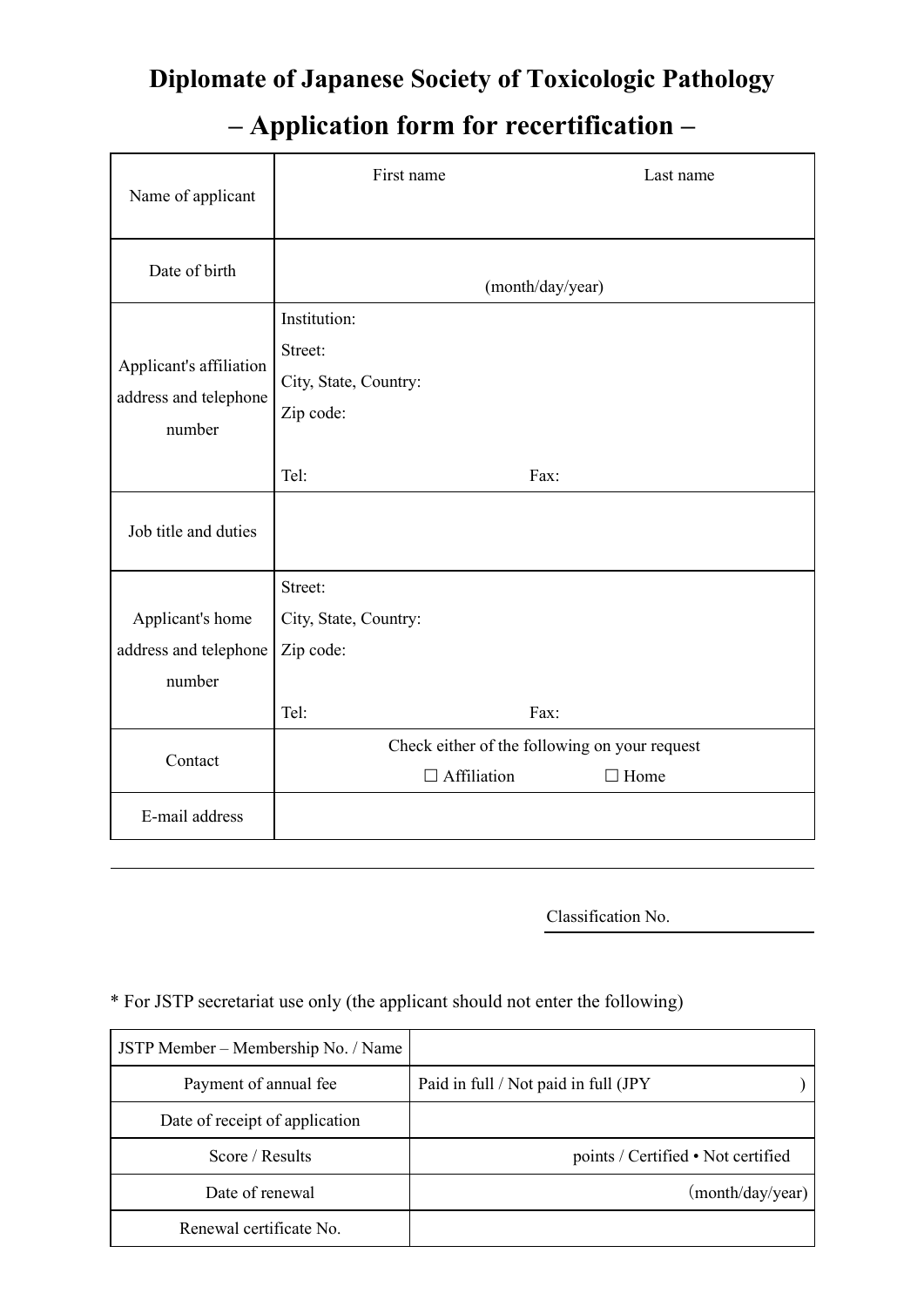#### Name

## **Diplomate of Japanese Society of Toxicologic Pathology – Self-reported score table: recertification –**

| Type of<br>activity               | Score item<br>$(2017.5.1 \sim 2022.4.30)$                                                                                                                                            | Attachment<br>No. | Self-reported score |          | <b>BCC</b> assessment |          |
|-----------------------------------|--------------------------------------------------------------------------------------------------------------------------------------------------------------------------------------|-------------------|---------------------|----------|-----------------------|----------|
|                                   |                                                                                                                                                                                      |                   | Score               | Subtotal | Score                 | Subtotal |
| Membership<br>history             | Membership history (10 points/year)                                                                                                                                                  |                   | 50                  | 50       |                       |          |
| Academic<br>society<br>activities | Participation in JSTP, STP, or ESTP conferences<br>(10 points/event)                                                                                                                 |                   |                     |          |                       |          |
|                                   | Participation in 2022JSTP&AUTP conferences<br>(15 points/event)                                                                                                                      |                   |                     |          |                       |          |
|                                   | Participation as leading and administrative roles<br>(10 points/event)* (e.g., lecturer, symposia<br>participant, chairperson, or office director)                                   |                   |                     |          |                       |          |
|                                   | Presentation in JSTP, STP, or ESTP conferences<br>(principal speaker) (10 points/event)                                                                                              |                   |                     |          |                       |          |
|                                   | Presentation in 2022JSTP&AUTP conferences<br>(principal speaker) (15 points/event)                                                                                                   |                   |                     |          |                       |          |
|                                   | Presentation in JSTP, STP, or ESTP conferences<br>(co-speaker) (3 points/event)                                                                                                      |                   |                     |          |                       |          |
|                                   | Presentation in 2022JSTP&AUTP conferences (co-<br>speaker) (5 points/event)                                                                                                          |                   |                     |          |                       |          |
| Publications                      | JTP, TP, or ETP (lead author) (10 points/event)                                                                                                                                      |                   |                     |          |                       |          |
|                                   | JTP, TP, or ETP (coauthor) (3 points/event)                                                                                                                                          |                   |                     |          |                       |          |
|                                   | Articles published in toxicologic pathology in other<br>journals (lead author) (10 points/event)                                                                                     |                   |                     |          |                       |          |
|                                   | Articles published in toxicologic pathology in other<br>journals (coauthor) (3 points/event)                                                                                         |                   |                     |          |                       |          |
| Seminars                          | Participation in JSTP slide conferences, JSTP<br>education seminars, or Seminar for answer<br>explanations for JSTP microscopy<br>examination (5 points/event)                       |                   |                     |          |                       |          |
|                                   | Participation in meetings of the Association of<br><b>Experimental Animals and Pathological Specimens</b><br>(3 points/event)                                                        |                   |                     |          |                       |          |
|                                   | Participation in veterinary pathology seminars of<br>the Japanese Society of Veterinary Pathology<br>(currently the Japanese College of Veterinary<br>Pathologists) (3 points/event) |                   |                     |          |                       |          |
|                                   | Participation in JSTP-CPA-STP Joint Education<br>Seminar conferences (3 points/event)                                                                                                |                   |                     |          |                       |          |
|                                   | Participation in slide seminars of the Japanese<br>Society of Veterinary Pathology (currently the<br>Japanese College of Veterinary Pathologists) slide<br>seminars (2 points/event) |                   |                     |          |                       |          |
|                                   | Participation as leading and administrative roles<br>(10 points/event)** (e.g., lecturer, symposia<br>participant, chairperson, or office director)                                  |                   |                     |          |                       |          |
| Total                             |                                                                                                                                                                                      |                   |                     |          |                       |          |